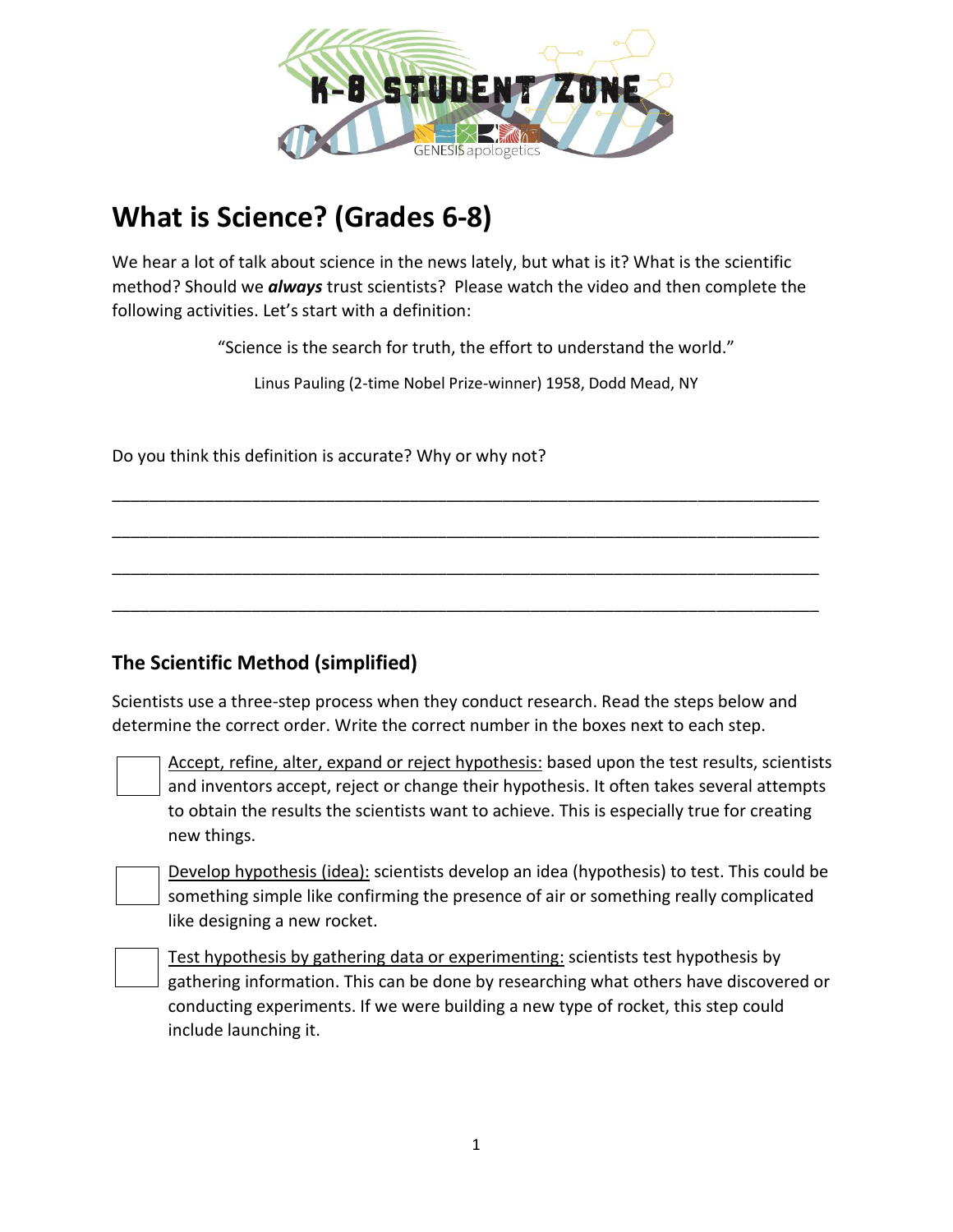# **Scientific terms**

Scientists use certain terms to describe different aspects of science. How many terms can you find in the word search below?

| WLF                                                      | н        |                |     | EMNYKJAWHQV   |     |              |                         |                          |             |                |                          |     | H M |                |
|----------------------------------------------------------|----------|----------------|-----|---------------|-----|--------------|-------------------------|--------------------------|-------------|----------------|--------------------------|-----|-----|----------------|
| N                                                        | LWSXXP   |                |     |               | D   |              | C J                     | T.                       | O           | $\blacksquare$ | вт                       |     | КY  |                |
| Q<br>A                                                   | O<br>I   | F              |     | J W J         |     |              | M Q                     | O                        | в           |                | G W U                    |     | Q   | в              |
| N.<br>G                                                  | G G      |                |     | DAE           | P   | Q F          |                         | P                        | Y S G       |                |                          | в   | Ζ   | Q              |
| М<br>O                                                   | O<br>O   | L              | H   | J             | 1   | S            | P                       | М                        | в           | $\mathsf{V}$   | H                        | S   | S   | E              |
| S                                                        | IWAZF    |                |     |               | OSS |              | $\blacksquare$          |                          | LSWP        |                |                          | в   | н   | X              |
| т<br>L                                                   | в<br>I   | O              |     | SKZ           |     | $\mathbf{L}$ | М                       | $\overline{\phantom{a}}$ | U           | A              | I                        | F   | I   | P              |
| S<br>A                                                   | т<br>T   | $\blacksquare$ | L.  |               |     |              |                         |                          | X N K S B J | C.             | в                        | С   | R   | Е              |
| F<br>V                                                   | R<br>V   | Y              | D   |               | 1 S | P            |                         | R O                      |             | C E            |                          | S S | X R |                |
| н<br>R                                                   | S.<br>X. |                |     | DLWQ          |     | $\mathbf{I}$ | $\overline{\mathsf{I}}$ |                          | X Y V U     |                |                          | L.  | F   | $\blacksquare$ |
| Е<br>т                                                   | U<br>I   | A              | N   |               | A A | в            |                         |                          | A R M J     |                | $\overline{\phantom{a}}$ | O   | т   | М              |
| S<br>O                                                   | н<br>L   | т              | E.  |               | сн  | N            | O                       |                          | L O         |                | G Y Y                    |     | М   | Е              |
| P<br>в                                                   | R<br>в   | L.             |     | Q B Z E Q W F |     |              |                         |                          |             | H.             |                          | K Y | н   | -N             |
| O<br>Y                                                   | н<br>М   |                |     | RSQHYZQKJ     |     |              |                         |                          |             |                | C A                      |     | R   | $\top$         |
| H.<br>V                                                  | G<br>G   | М              |     | C T           | O   |              |                         | OTA                      | O           | X J            |                          | U   | Е   | A              |
| н<br>V                                                   | S<br>I   | т              | O   | R             | - 1 |              |                         | C A L                    | O           | U              | М                        | G   | Q   | Κ              |
| YKRP                                                     |          |                | V V |               |     |              |                         |                          | NUAAEXNVN   |                |                          |     | C   | J.             |
|                                                          |          |                |     |               |     |              |                         |                          |             |                |                          |     |     |                |
| Find the following terms:                                |          |                |     |               |     |              |                         |                          |             |                |                          |     |     |                |
| experiment<br>fossils<br>historical<br>hypothesis<br>law |          |                |     |               |     |              |                         |                          |             |                |                          |     |     |                |
| technology<br>observational<br>process<br>theory         |          |                |     |               |     |              |                         |                          |             |                |                          |     |     |                |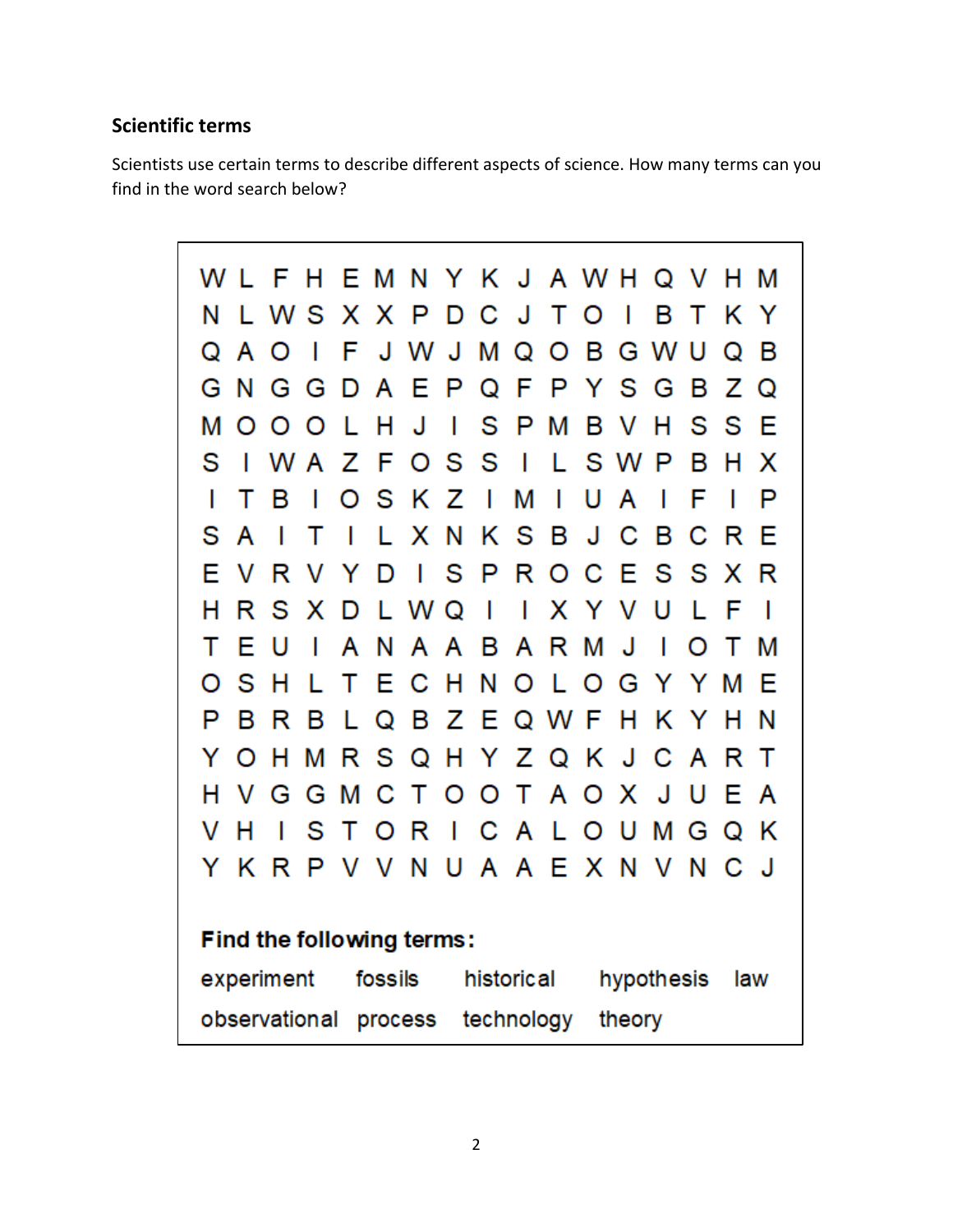# **Two types of science**

Did you know that there are two types of science? The first type is **observational science**. Have you ever conducted an experiment in class or at home? That is observational science! Observational science deals with the present—things that we can test. Scientists and inventors use testable, repeatable experiments to develop all kinds of cool things like smart phones, computers, medical equipment, cars, airplanes and spaceships.

The second type of science is **historical science**. This type of science deals with things that happened in the distant past. For example, scientists find fossils (the remains of something that lived long ago) and then develop ideas about the creatures that made them. The main problem with historical science is that we are not able to fully test many of the ideas. No one (except God) was there when these fossils were made. That is why scientists can look at the exact same fossils and come up with totally different ideas (see below).



big impact on how they interpret fossils like this one. For example, some secular scientists believe that ape men were real creatures (they were not).

The important thing to remember is that all science is not the same:

- Observational science uses testable, repeatable experiments to test and refine ideas.
- Historical science is often very subjective and many ideas are not testable because we cannot recreate many things that happened long ago.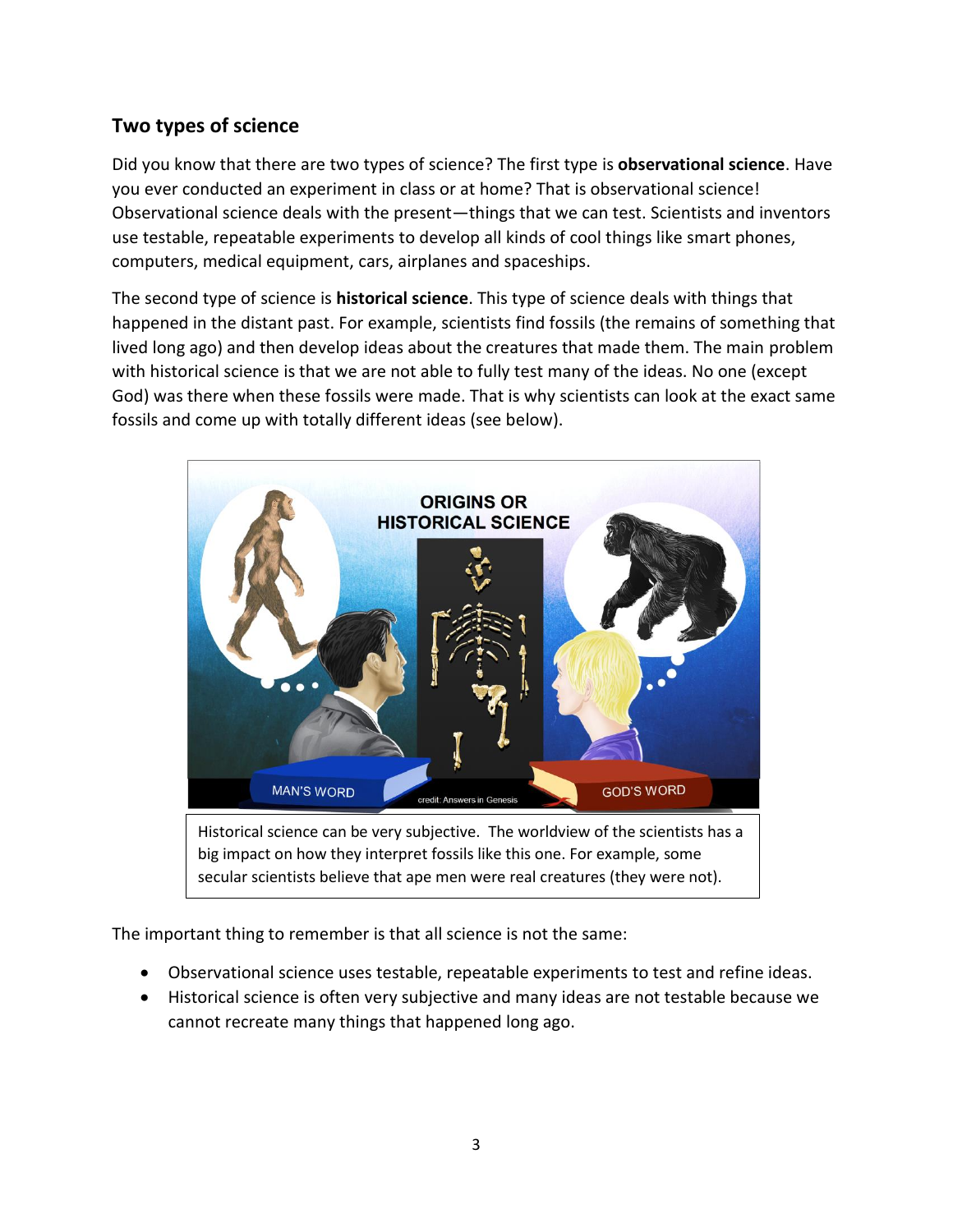### **Should we ALWAYS trust scientists?**

Public school textbooks often feature scientists and say that we should trust them. Should we ALWAYS trust scientists? No, we should not. During the video we talked about some reasons why. Please choose the correct answers to the questions below.

- 1. Reasons we should not always trust scientists include:
	- a. Scientists are people and make mistakes
	- b. Some scientists do not believe in God
	- c. Some scientists are paid by organizations that are anti-God
	- d. All of the above
- 2. Scientific research and the published results are influenced by:
	- a. Peer pressure
	- b. Pride
	- c. The worldview of the scientists
	- d. Politics
	- e. Source of the funding
	- f. All of the above

During the video we covered four examples of mistakes made by secular scientists. How many can you remember? Please write your answers below.

| 3. | <u> 2000 - 2000 - 2000 - 2000 - 2000 - 2000 - 2000 - 2000 - 2000 - 2000 - 2000 - 2000 - 2000 - 2000 - 2000 - 200</u> |
|----|----------------------------------------------------------------------------------------------------------------------|
|    |                                                                                                                      |
| 4. |                                                                                                                      |
|    |                                                                                                                      |

The Bible says: "The fear of the Lord is the beginning of knowledge…" (Proverbs 1). We should always use God's Word to test what people tell us! Luke commended the Berean Jews for testing what the Apostle Paul told them:

"Now the Berean Jews were of more noble character than those in Thessalonica, for they received the message with great eagerness and examined the Scriptures every day to see if what Paul said was true." Acts 17:11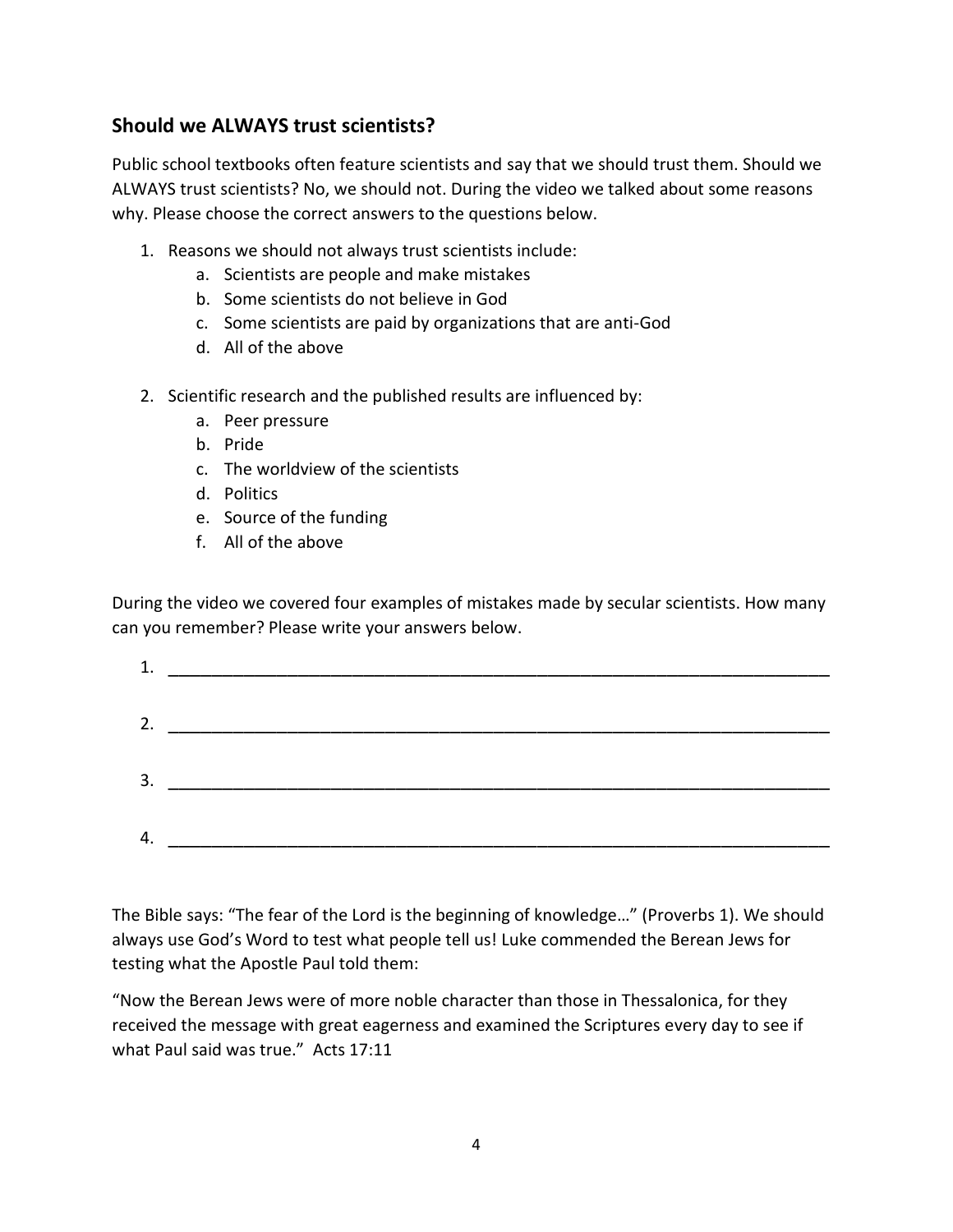# **Knowledge check**

We have covered a lot of material! Let's see what you have learned by completing the crossword puzzle below.

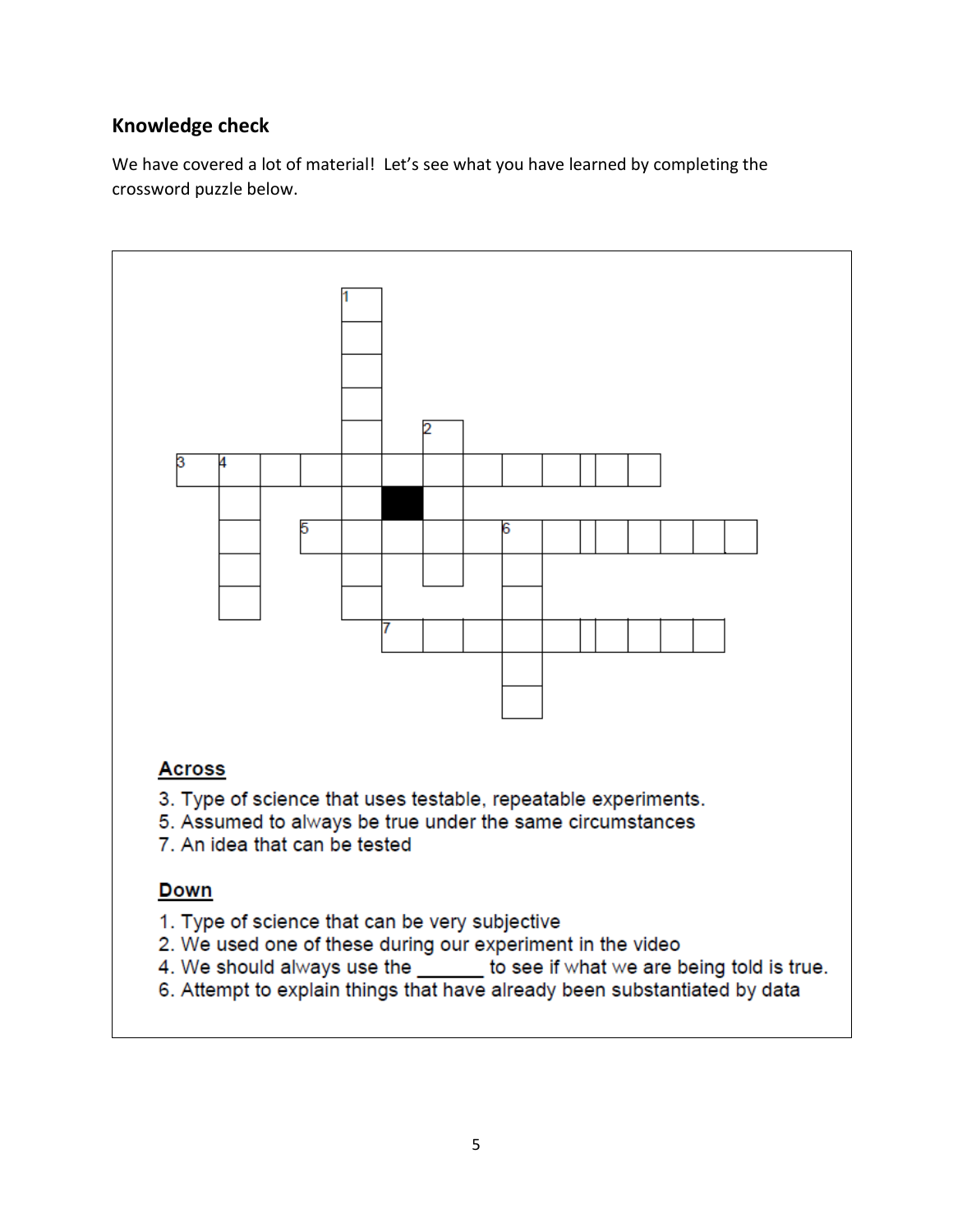## **What about miracles?**

Aren't miracles unscientific? Since miracles cannot be replicated through repeatable experiments, they are outside of the realm of science. However, that does not mean miracles do not happen! Since God created the universe and the laws of science, He is not bound by them. Occasionally God steps in and does miracles. Some examples:

- God created the universe and everything in it in just six days (Genesis chapter 1)
- God unleashed Ten Plaques upon Egypt (Exodus 7:14 to Exodus 12:30)
- God parted the Red Sea so that Moses and the Israelites could escape from the Egyptians (Exodus 14: 15-31)
- Jesus walked on water (Mathew 14: 22-34)
- Jesus healed people who were blind, deaf and unable to walk (John 9:1, Matthew 9:27, Luke 5:17)
- Jesus calmed a storm in the Sea of Galilee (Mark 4: 35-41)
- Jesus used a boy's lunch to feed over 5,000 people (Mathew 14: 13-21)
- Jesus rose from the dead after being crucified (Mathew 28, Mark 16, Luke 24, John 20)

#### **Recommend resources**

If you want to learn more about science (and I really hope you do!), here are some great books that were written by Bible-believing scientists at the Institute for Creation Research (ICR). You can purchase these books at: [https://store.icr.org/pack-science-for-kids](https://store.icr.org/pack-science-for-kids-full-set.html)[full-set.html](https://store.icr.org/pack-science-for-kids-full-set.html)



## **Just for fun**

Complete the Mentos Geyser experiment on the next page



*"For in six days the Lord made the heavens and the earth, the sea, and all that is in them, but he rested on the seventh day." Exodus 20:11*